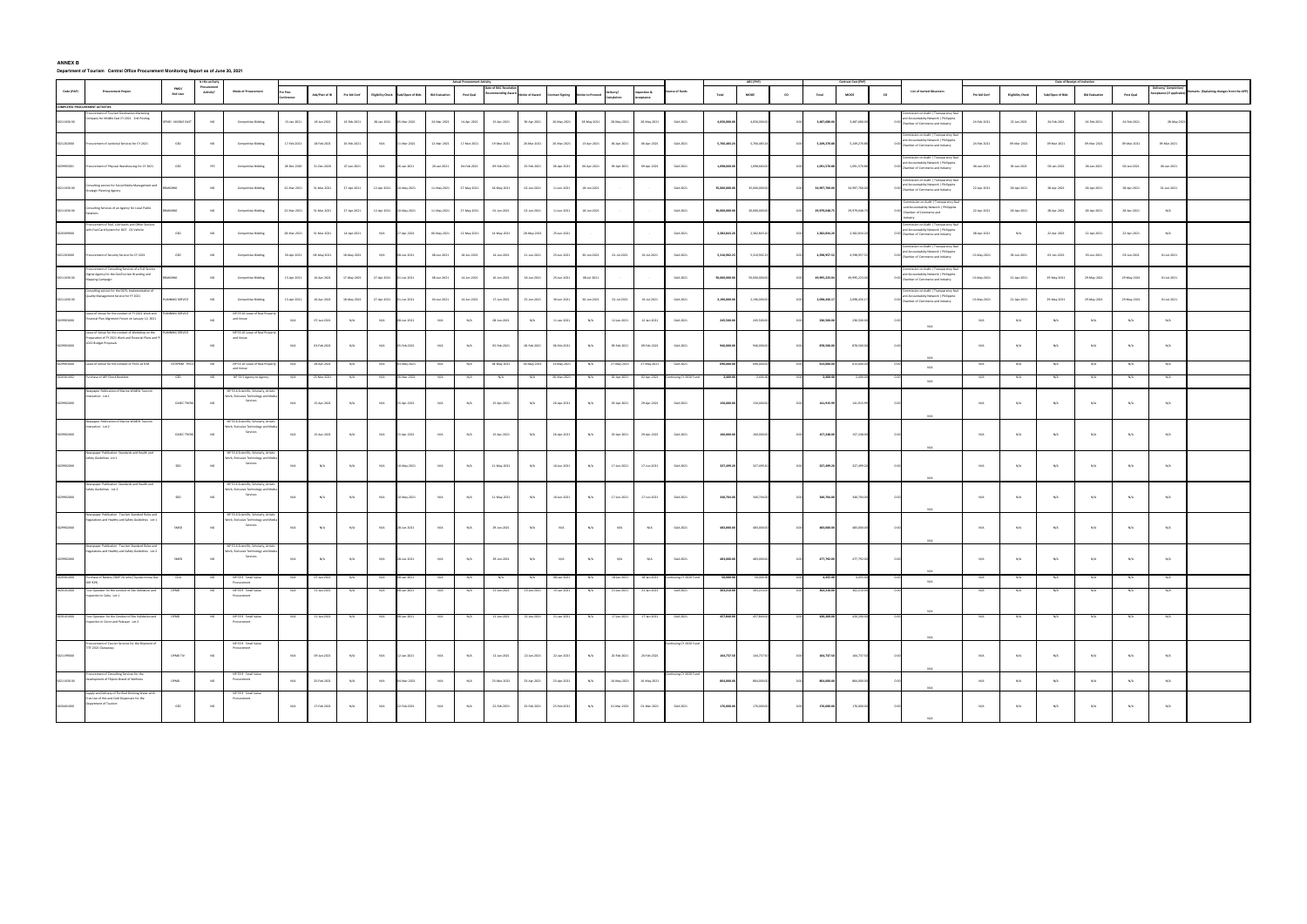**ANNEX B Department of Tourism Central Office Procurement Monitoring Report as of June 30, 2021**

|                       |                                                                                                              |                  |                         | <b>Actual Procurement Activit</b>  |         |                |              |                          |                |                       |                         |                          |             |                |            |             |                  |                        |             |             |            |              |              |            |                           |              |                          |                         | Date of Receipt of Invitation |           |                                            |                                           |
|-----------------------|--------------------------------------------------------------------------------------------------------------|------------------|-------------------------|------------------------------------|---------|----------------|--------------|--------------------------|----------------|-----------------------|-------------------------|--------------------------|-------------|----------------|------------|-------------|------------------|------------------------|-------------|-------------|------------|--------------|--------------|------------|---------------------------|--------------|--------------------------|-------------------------|-------------------------------|-----------|--------------------------------------------|-------------------------------------------|
| Code (PAP)            | <b>Procurement Project</b>                                                                                   | PMO/<br>End User | Procuremen<br>Activity? | <b>Mode of Procurement</b>         |         | Ads/Post of IB | Pre bid Conf | <b>Eligibility Check</b> | b/Open of Bids | <b>Bid Evaluation</b> | Post Qual               | Date of BA<br>Resolution | ce of Award | ntract Signing | ce to Prod | :livery/    | spection &       | urce of Funds          | Total       | MODE        | co         | Total        | <b>MODE</b>  | co         | List of Invited Observers | Pre bid Conf | <b>Eligibility Check</b> | Sub/Open of Bids        | <b>Bid Evaluation</b>         | Post Qual | elivery/ Completio<br>eptance (If applical | temarks (Explaining changes from the APP) |
|                       |                                                                                                              |                  |                         |                                    | ference |                |              |                          |                |                       |                         | mending Awa              |             |                |            | mpletion    | eptance          |                        |             |             |            |              |              |            |                           |              |                          |                         |                               |           |                                            |                                           |
|                       | urement of Notarial Services FY 202                                                                          |                  |                         | NP 53.9 Small Value<br>Procurement |         | 19-Jan-20      |              |                          | an-202         |                       | N/A                     | 22-Jan-2021              |             | 22-Jan-2021    |            | 29-Jan-20   |                  | GAA 202                |             |             |            |              |              |            | N/A                       |              |                          |                         |                               |           |                                            |                                           |
| 502030100             | chase of Data Folders                                                                                        |                  |                         | NP 53.9 Small Value<br>Procurement |         | 22-Jan-202     | N/A          | N/A                      | an-202         |                       | N/A                     | 28-Jan-2021              | 28-Jan-2021 | 28-Jan-2021    | N/A        | 05-Feb-2021 | 05-Feb-2021      | GAA 2021               | 9,000.00    |             |            | 8,500.00     | 8,50         |            | N/A                       | N/A          | N/A                      |                         | N/A                           |           |                                            |                                           |
|                       | ocurement of Events Management Company for t<br>onduct of ASEAN Tourism Forum 2021                           |                  |                         |                                    |         |                |              |                          |                |                       |                         |                          |             |                |            |             |                  |                        |             |             |            |              |              |            |                           |              |                          |                         |                               |           |                                            |                                           |
|                       |                                                                                                              |                  |                         | NP 53.9 Small Value                |         |                |              |                          |                |                       |                         |                          |             |                |            | 05-Feb-2021 |                  |                        |             |             |            |              |              |            |                           |              |                          |                         |                               |           |                                            |                                           |
| 5020101000            |                                                                                                              | PFICD            | <b>NO</b>               | Procurement                        | N/A     | 23-Jan-2021    | N/A          | N/A                      | 26-Jan-2021    | N/A                   | N/A                     | 26-Jan-2021              | 05-Feb-2021 | 05-Feb-2021    | N/A        |             | 05-Feb-2021      | GAA 2021               | 500,000.0   | 500,000.0   | 0.00       | 405,000.00   | 405,000.00   | 0.00       |                           | N/A          | N/A                      | N/A                     | N/A                           | N/A       | N/A                                        |                                           |
|                       |                                                                                                              |                  |                         |                                    |         |                |              |                          |                |                       |                         |                          |             |                |            |             |                  |                        |             |             |            |              |              |            | N/A                       |              |                          |                         |                               |           |                                            |                                           |
|                       | Repair and Maintenence Service for 10000km Check<br>and Maintenance for Toyota Hi Ace, GL Grandia with       |                  |                         | NP 53.9 Small Value<br>Procurement |         |                |              |                          |                |                       |                         |                          |             |                |            |             |                  |                        |             |             |            |              |              |            |                           |              |                          |                         |                               |           |                                            |                                           |
| 5020301000            | te/conduction sticker # P4 K461                                                                              | OSEC             | <b>NO</b>               |                                    | N/A     | 26-Jan-2021    | N/A          | N/A                      | 28-Jan-2021    | N/A                   | N/A                     | N/A                      | N/A         | 28-Jan-2021    | N/A        | 10-Feb-2021 | 10-Feb-2021      | GAA 2021               | 15,000.0    | 15,000.00   |            | 14,587.05    | 14,587.05    | 0.00       |                           | N/A          | N/A                      | N/A                     | N/A                           | N/A       | N/A                                        |                                           |
|                       |                                                                                                              |                  |                         |                                    |         |                |              |                          |                |                       |                         |                          |             |                |            |             |                  |                        |             |             |            |              |              |            |                           |              |                          |                         |                               |           |                                            |                                           |
| 5020101000            | Tour Operator for the Conduct of Site Validation ar                                                          | OPMD             |                         | NP 53.9 Small Value                |         | 19-Feb-20      |              | N/A                      | eb-2021        |                       |                         | 22-Feb-202               |             | 22-Feb-2021    |            | 26-Feb-2021 | -Feb-2021        | inuing CY 2020 Fund    | 899,008.0   | 899,00      |            | 609,500.00   | 609,500.00   |            | N/A                       | N/A          | N/A                      |                         |                               |           |                                            |                                           |
|                       | spection in Dumaguete and Siquijor                                                                           |                  |                         | Procurement                        |         |                |              |                          |                |                       |                         |                          |             |                |            |             |                  |                        |             |             |            |              |              |            |                           |              |                          |                         |                               |           |                                            |                                           |
|                       |                                                                                                              |                  |                         |                                    |         |                |              |                          |                |                       |                         |                          |             |                |            |             |                  |                        |             |             |            |              |              |            | N/A                       |              |                          |                         |                               |           |                                            |                                           |
| 5020301000            | epair and Maintenance Service for 50<br>nd Change Oil (A3 E257)                                              |                  |                         | NP 53.9 Small Value<br>Procurement |         |                |              |                          |                |                       |                         |                          |             |                |            |             |                  | GAA 202                | 30.000.0    |             |            | 17,809.63    |              |            |                           |              |                          |                         |                               |           |                                            |                                           |
|                       |                                                                                                              |                  |                         |                                    |         |                |              |                          |                |                       |                         |                          |             |                |            |             |                  |                        |             |             |            |              |              |            |                           |              |                          |                         |                               |           |                                            |                                           |
| 5020301000            | Repair Service for ACU system and Wheel Alignme                                                              |                  |                         | NP 53.9 Small Value                |         | 03-Feb-20      |              |                          | eb-202         |                       |                         |                          |             | 08-Feb-202     |            | 17-Feb-2021 | -Feb-2021        | GAA 2021               | 35,000.0    |             |            | 33,000.00    |              |            | N/A                       | N/A          |                          |                         |                               |           |                                            |                                           |
|                       | oyota Fortuner NSO 219 )                                                                                     |                  |                         | Procurement                        |         |                |              |                          |                |                       |                         |                          |             |                |            |             |                  |                        |             |             |            |              |              |            |                           |              |                          |                         |                               |           |                                            |                                           |
|                       | Inting Services for the CY 2020 DOT Annual Report                                                            |                  |                         | NP 53.9 Small Value                |         |                |              |                          |                |                       |                         |                          |             |                |            |             |                  |                        |             |             |            |              |              |            | N/A                       |              |                          |                         |                               |           |                                            |                                           |
| 5029902000            |                                                                                                              |                  | NO                      | Procurement                        | N/A     | 05-Feb-202     | N/A          | N/A                      | 8-Feb-2021     | N/A                   | N/A                     | 08-Feb-2021              | N/A         | 08-Mar-2021    | N/A        | 17-Feb-2021 | $7 - Feb - 2021$ | GAA 2021               | 120,000.0   | 120,000.0   |            | 98,500.00    | 98,500.00    |            |                           | N/A          | N/A                      | N/A                     | $_{\mathrm{N/A}}$             | N/A       | N/A                                        |                                           |
|                       | urement of Giveaways in rela                                                                                 |                  |                         |                                    |         |                |              |                          |                |                       |                         |                          |             |                |            |             |                  |                        |             |             |            |              |              |            | N/A                       |              |                          |                         |                               |           |                                            |                                           |
|                       | various Data Gathering Activities, Webinars, Online<br>Training, and Technical Consultations: All Purpose UV |                  |                         |                                    |         |                |              |                          |                |                       |                         |                          |             |                |            |             |                  |                        |             |             |            |              |              |            |                           |              |                          |                         |                               |           |                                            |                                           |
|                       | LED light sterilizer and disinfection Bag) Lot1                                                              |                  |                         | NP 53.9 Small Value                |         |                |              |                          |                |                       |                         |                          |             |                |            |             |                  |                        |             |             |            |              |              |            |                           |              |                          |                         |                               |           |                                            |                                           |
| 5020399000            |                                                                                                              | SEAIMD           | NO                      | Procurement                        | N/A     | 10-Feb-2021    | N/A          | N/A                      | 5-Feb-2021     | N/A                   | N/A                     | 15-Feb-2021              | N/A         | 18-Mar-2021    | N/A        | 15-Mar-2021 | 15-Mar-2021      | ntinuing CY 2020 Fund  | 30,000.00   | 30,000.0    |            | 26,000.00    | 26,000.00    |            |                           | N/A          | N/A                      | N/A                     | N/A                           | N/A       | N/A                                        |                                           |
|                       |                                                                                                              |                  |                         |                                    |         |                |              |                          |                |                       |                         |                          |             |                |            |             |                  |                        |             |             |            |              |              |            |                           |              |                          |                         |                               |           |                                            |                                           |
|                       | curement of Giveaways in relation to the                                                                     |                  |                         |                                    |         |                |              |                          |                |                       |                         |                          |             |                |            |             |                  |                        |             |             |            |              |              |            | N/A                       |              |                          |                         |                               |           |                                            |                                           |
|                       | arious Data Gathering Activities, Webinars, Online<br>Training, and Technical Consultations: (Reusable       |                  |                         |                                    |         |                |              |                          |                |                       |                         |                          |             |                |            |             |                  |                        |             |             |            |              |              |            |                           |              |                          |                         |                               |           |                                            |                                           |
| 5020399000            | Stainless Steel Insulated Bottle) Lot 2                                                                      | SEAIMD           | <b>NO</b>               | NP 53.9 Small Value                | N/A     | 10-Feb-2021    | N/A          | N/A                      | 15-Feb-2021    | N/A                   | $\textsf{N}/\textsf{A}$ | 15-Feb-2021              | N/A         | 18-Mar-2021    | N/A        | 15-Mar-2021 | 15-Mar-2021      | ntinuing CY 2020 Fund  | 40,000.00   | 40,000.0    |            | 30,000.00    | 30,000.00    |            |                           | N/A          | N/A                      | N/A                     | N/A                           | N/A       | N/A                                        |                                           |
|                       |                                                                                                              |                  |                         | Procurement                        |         |                |              |                          |                |                       |                         |                          |             |                |            |             |                  |                        |             |             |            |              |              |            |                           |              |                          |                         |                               |           |                                            |                                           |
|                       |                                                                                                              |                  |                         |                                    |         |                |              |                          |                |                       |                         |                          |             |                |            |             |                  |                        |             |             |            |              |              |            | N/A                       |              |                          |                         |                               |           |                                            |                                           |
|                       | arious Data Gathering Activities, Webinars, Online                                                           |                  |                         |                                    |         |                |              |                          |                |                       |                         |                          |             |                |            |             |                  |                        |             |             |            |              |              |            |                           |              |                          |                         |                               |           |                                            |                                           |
| 5020399000 Bag) Lot 3 | raining, and Technical Consultations: (Travel/Duffel                                                         | SEAIMD           |                         | NP 53.9 Small Value                |         | 10-Feb-202     |              |                          | 15-Feb-2021    |                       |                         | 15-Feb-2021              |             |                |            | 15-Mar-2021 |                  |                        | 52,000.0    |             |            | 31,096.00    | 31,096.00    |            |                           |              | N/A                      |                         |                               |           |                                            |                                           |
|                       |                                                                                                              |                  | <b>NO</b>               | Procurement                        | N/A     |                | N/A          | N/A                      |                | N/A                   | N/A                     |                          | N/A         | 18-Mar-2021    | N/A        |             | 15-Mar-2021      | ontinuing CY 2020 Fund |             | 52,000.00   |            |              |              | 0.00       |                           | N/A          |                          | N/A                     | N/A                           | N/A       | N/A                                        |                                           |
|                       |                                                                                                              |                  |                         |                                    |         |                |              |                          |                |                       |                         |                          |             |                |            |             |                  |                        |             |             |            |              |              |            | N/A                       |              |                          |                         |                               |           |                                            |                                           |
|                       | curement of Giveaways in relation to the cor<br>arious Data Gathering Activities, Webinars, Online           |                  |                         | NP 53.9 Small Value<br>Procurement |         |                |              |                          |                |                       |                         |                          |             |                |            |             |                  | tuing CY 2020          |             |             |            |              |              |            |                           |              |                          |                         |                               |           |                                            |                                           |
| 5020399000            | Training, and Technical Consultations: (Work From<br>Home Box) Lot 4                                         | SEAIMD           | NO                      |                                    | N/A     | 10-Feb-2021    | N/A          | N/A                      | 15-Feb-2021    | N/A                   | N/A                     | 15-Feb-2021              | N/A         | 18-Mar-2021    | N/A        | 15-Mar-2021 | 15-Mar-2021      |                        | 78,000.0    | 78,000.0    |            | 76,700.00    | 76,700.00    |            |                           | N/A          | N/A                      | N/A                     | N/A                           | N/A       | N/A                                        |                                           |
|                       |                                                                                                              |                  |                         |                                    |         |                |              |                          |                |                       |                         |                          |             |                |            |             |                  |                        |             |             |            |              |              |            |                           |              |                          |                         |                               |           |                                            |                                           |
|                       |                                                                                                              |                  |                         |                                    |         |                |              |                          |                |                       |                         |                          |             |                |            |             |                  |                        |             |             |            |              |              |            | N/A                       |              |                          |                         |                               |           |                                            |                                           |
|                       | epair Service for Wheel Tire, Tire Valve, and Tire<br>balancing For Toyota innova (A3 1619)                  |                  |                         | NP 53.9 Small Value<br>Procurement |         |                |              |                          |                |                       |                         |                          |             |                |            |             |                  |                        |             |             |            |              |              |            |                           |              |                          |                         |                               |           |                                            |                                           |
| 5020301000            |                                                                                                              | FMS              | <b>NO</b>               |                                    | N/A     | 03-Feb-2021    | N/A          | N/A                      | 35-Feb-2021    | N/A                   | $\rm N/A$               | N/A                      | N/A         | 05-Feb-2021    | N/A        | 15-Feb-2021 | 15-Feb-2021      | GAA 2021               | 26,000.00   | 26,000.00   |            | 20,500.00    | 20,500.00    | 0.00       |                           | N/A          | $\rm N/A$                | $\mathrm{N}/\mathrm{A}$ | $_{\mathrm{N/A}}$             | N/A       | N/A                                        |                                           |
|                       |                                                                                                              |                  |                         |                                    |         |                |              |                          |                |                       |                         |                          |             |                |            |             |                  |                        |             |             |            |              |              |            | N/A                       |              |                          |                         |                               |           |                                            |                                           |
| 5020301002            | rchase RT PCR test for DOT Personnel for official                                                            | OPMD             | NO                      | NP 53.9 Small Value<br>Procurement | N/A     | 09-Feb-202     | N/A          | N/A                      | 09-Feb-2021    | N/A                   | N/A                     | 17-Feb-2021              | N/A         | N/A            | N/A        | 20-Feb-2021 | -Feb-2021        | GAA 2021               | 2,541,000.0 | 2,541,000.0 |            | 2,541,000.99 | 2,541,000.99 |            |                           | N/A          | N/A                      | N/A                     | N/A                           | N/A       | N/A                                        |                                           |
|                       |                                                                                                              |                  |                         |                                    |         |                |              |                          |                |                       |                         |                          |             |                |            |             |                  |                        |             |             |            |              |              |            | N/A                       |              |                          |                         |                               |           |                                            |                                           |
| 5020301000            | entive Maintenance for 45000 km Check up (A2<br>(12)                                                         | OASEC TRCRG      | NO <sub>1</sub>         | NP 53.9 Small Value<br>Procurement | N/A     | 22-Feb-2021    | N/A          | N/A                      | 24-Feb-2021    | N/A                   | $\textsf{N}/\textsf{A}$ | N/A                      | N/A         | 26-Feb-2021    | N/A        | 09-Mar-2021 | 09-Mar-2021      | GAA 2021               | 30,000.00   | 30,000.00   |            | 25,912.06    | 25,912.06    | 0.00       |                           | N/A          | N/A                      | N/A                     | N/A                           | N/A       | N/A                                        |                                           |
|                       | epair of Car Aircon for DOT Motor Vechicle Grand                                                             |                  |                         | NP 53.9 Small Value                |         |                |              |                          |                |                       |                         |                          |             |                |            |             |                  |                        |             |             |            |              |              |            | N/A                       |              |                          |                         |                               |           |                                            |                                           |
| 502030100             | x (KGU 955)                                                                                                  | GSD              |                         |                                    | N/A     | 16-Mar-202     |              | N/A                      | Mar-2021       |                       |                         | N/A                      | 22-Mar-2021 | 22-Mar-2021    | $N/\ell$   | 29-Mar-202  | -Mar-202         |                        | 30,000.0    | 30,000      |            | 28,179.00    | 28,179       |            | N/A                       | N/A          |                          |                         |                               |           |                                            |                                           |
|                       | ply, Delivery, and Installation of Captain Seat,<br>including Floor Matting appropriate for conversion of    |                  |                         | NP 53.9 Small Value                |         |                |              |                          |                |                       |                         |                          |             |                |            |             |                  | uing CY 2020           |             |             |            |              |              |            |                           |              |                          |                         |                               |           |                                            |                                           |
|                       | seats for the Toyota Hi Ace Grandia 2nd Posting                                                              |                  |                         | Procurement                        |         |                |              |                          |                |                       |                         |                          |             |                |            |             |                  |                        |             |             |            |              |              |            |                           |              |                          |                         |                               |           |                                            |                                           |
| 5020401000            |                                                                                                              | OSEC             | NO                      |                                    | N/A     | 24-Mar-2021    | N/A          | N/A                      | 29-Mar-2021    | N/A                   | N/A                     | 29-Mar-2021              | 07-Apr-2021 | 05-Apr-2021    | N/A        | 12-Apr-2021 | 12-Apr-2021      |                        | 144,200.00  |             | 144,200.00 | 101,888.00   | 0.00         | 101,888.00 |                           | N/A          | N/A                      | N/A                     | N/A                           | N/A       | N/A                                        |                                           |
|                       |                                                                                                              |                  |                         |                                    |         |                |              |                          |                |                       |                         |                          |             |                |            |             |                  |                        |             |             |            |              |              |            | N/A                       |              |                          |                         |                               |           |                                            |                                           |
| 50211990000           | rvice Provider for the Temporary Storage of the<br>rrival/Departure Card Processing                          |                  |                         | NP 53.9 Small Value<br>Procurement |         | 30-Mar-20      |              |                          | 8-Apr-202      |                       |                         | 08-Apr-202               | 28-Apr-202  | 28-Apr-202     |            | 05-May-202  |                  | GAA 202                | 326,082     |             |            |              |              |            |                           |              |                          |                         |                               |           |                                            |                                           |
|                       |                                                                                                              |                  |                         |                                    |         |                |              |                          |                |                       |                         |                          |             |                |            |             |                  |                        |             |             |            |              |              |            | N/A                       |              |                          |                         |                               |           |                                            |                                           |
|                       | 5029902000 Printing Production Farm Tourism Camp Accr                                                        |                  |                         | NP 53.9 Small Value                |         | 01-Apr-20      |              |                          | Apr-202        |                       |                         | 21-Apr-20                |             |                |            | 26-May-202  |                  | GAA 202                | 129,455.0   |             |            | 101.660.00   |              |            |                           |              |                          |                         |                               |           |                                            |                                           |
|                       |                                                                                                              |                  |                         | Procurement                        |         |                |              |                          |                |                       |                         |                          |             |                |            |             |                  |                        |             |             |            |              |              |            |                           |              |                          |                         |                               |           |                                            |                                           |
|                       |                                                                                                              |                  |                         |                                    |         |                |              |                          |                |                       |                         |                          |             |                |            |             |                  |                        |             |             |            |              |              |            | N/A                       |              |                          |                         |                               |           |                                            |                                           |
| 5021199000            | Procurement of Service of Medical Practitioner                                                               |                  |                         | NP 53.9 Small Value<br>Procurement | N/A     | 15-May-202     |              | N/A                      | May-2021       |                       |                         | 25-May-2021              | N/A         | 26-May-2021    |            | 01-Jul-2021 | $-$ Jul $-2021$  | GAA 2021               | 360,000.00  | 360,000     |            | 360,000.00   | 360,000      |            |                           | N/A          | N/A                      | N/A                     | N/A                           |           | N/A                                        |                                           |
|                       |                                                                                                              |                  |                         |                                    |         |                |              |                          |                |                       |                         |                          |             |                |            |             |                  |                        |             |             |            |              |              |            | N/A                       |              |                          |                         |                               |           |                                            |                                           |
|                       | 5029905004 Repair of Glass Door for DOT Main Entrance                                                        | GSD              |                         | NP 53.9 Small Value                | N/A     | 20-Apr-2021    |              | N/A                      | Apr-2021       |                       |                         | N/A                      |             | 28-Apr-2021    |            | 07-May-202  | May-2021         | inuing CY 2020 Fu      | 37,000.0    | 37,000      |            | 36,000.00    |              |            |                           | N/A          | N/A                      |                         | N/A                           |           | N/A                                        |                                           |
|                       |                                                                                                              |                  |                         | Procurement                        |         |                |              |                          |                |                       |                         |                          |             |                |            |             |                  |                        |             |             |            |              |              |            |                           |              |                          |                         |                               |           |                                            |                                           |
|                       |                                                                                                              |                  |                         |                                    |         |                |              |                          |                |                       |                         |                          |             |                |            |             |                  |                        |             |             |            |              |              |            | N/A                       |              |                          |                         |                               |           |                                            |                                           |
| 5021199000            | curement of Decontamination and Disinfectic<br>Services for DOT Buiding                                      | GSD GAE          | $_{\rm NO}$             | NP 53.9 Small Value<br>Procurement | N/A     | 20-Apr-2021    | N/A          | N/A                      | 23-Apr-2021    | N/A                   | N/A                     | 26-Apr-2021              | 10-May-2021 | 28-May-2021    | N/A        | 17-May-2021 | 17-May-2021      | GAA 2021               | 123,600.00  | 123,600.00  |            | 103,500.00   | 103,500.00   | 0.00       |                           | N/A          | N/A                      | N/A                     | N/A                           | N/A       | $\rm N/A$                                  |                                           |
|                       |                                                                                                              |                  |                         | NP 53.9 Small Value                |         |                |              |                          |                |                       |                         |                          |             |                |            |             |                  | Inuing CY 2020 Fund    |             |             |            |              |              |            | N/A                       |              |                          |                         |                               |           |                                            |                                           |
|                       | 5021199000 Anti Bacterial Disinfectant Spray                                                                 | GSD GAE          | NO                      | Procurement                        | N/A     | 21-Apr-2021    | N/A          | N/A                      | 06-Apr-2021    | N/A                   | N/A                     | N/A                      | N/A         | 11-May-2021    | N/A        | 21-May-2021 | 21-May-2021      |                        | 20,400.00   | 20,400.0    |            | 17,680.00    | 17,680.00    |            |                           | N/A          | N/A                      | N/A                     | N/A                           | N/A       | N/A                                        |                                           |
|                       |                                                                                                              |                  |                         |                                    |         |                |              |                          |                |                       |                         |                          |             |                |            |             |                  |                        |             |             |            |              |              |            | N/A                       |              |                          |                         |                               |           |                                            |                                           |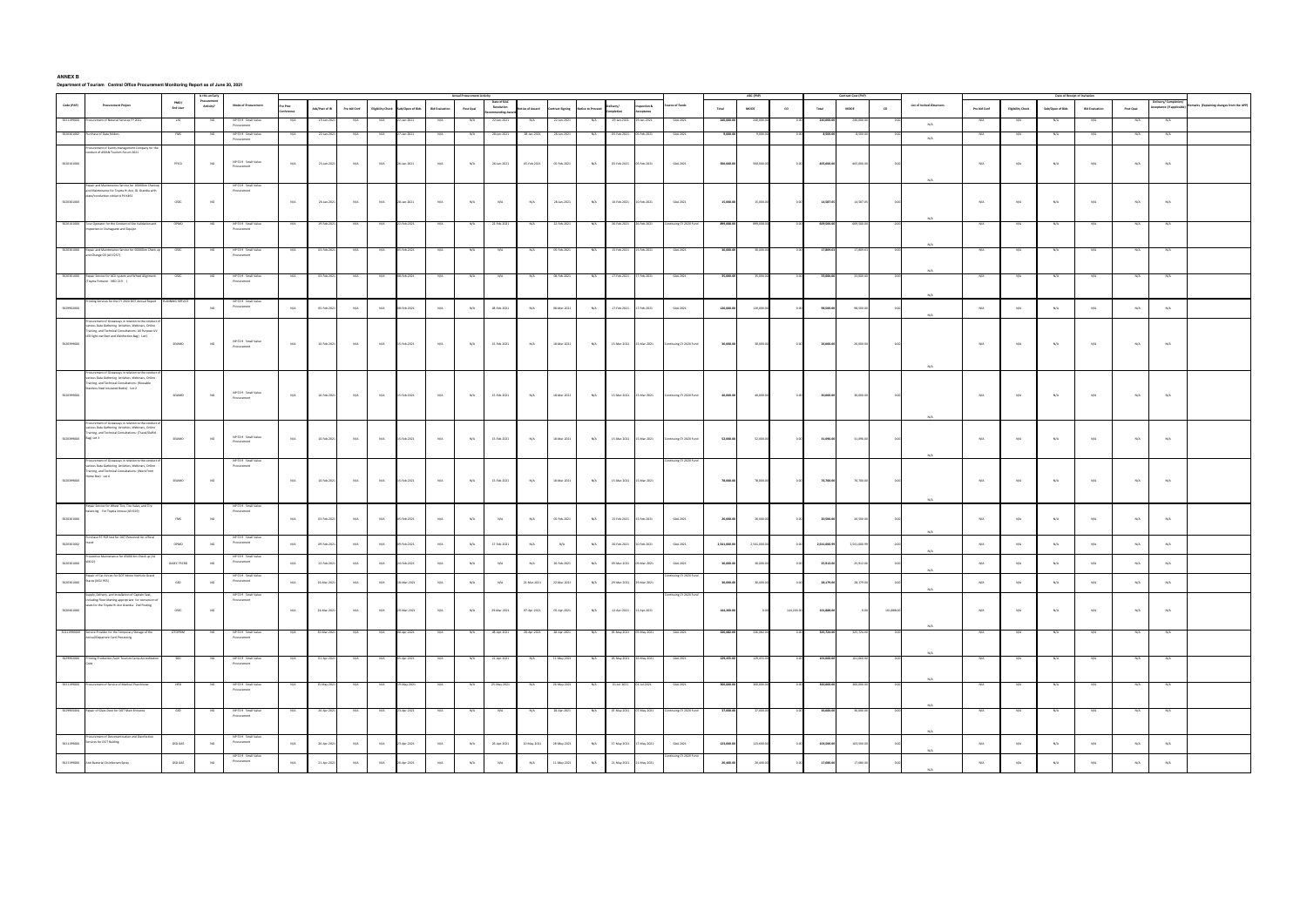## **ANNEX B Department of Tourism Central Office Procurement Monitoring Report as of June 30, 2021**

|             |                                                                                                                                                 |                                              |                          |                                    |             |                |              |     |                                    |                       | <b>Actual Procurement Activity</b> |                                               |               |                 |                 |                    |                              |                   |            |                       |      |            |                       |      |                           |              |                         |                  | Date of Receipt of Invitation |                         |                                        |                                       |
|-------------|-------------------------------------------------------------------------------------------------------------------------------------------------|----------------------------------------------|--------------------------|------------------------------------|-------------|----------------|--------------|-----|------------------------------------|-----------------------|------------------------------------|-----------------------------------------------|---------------|-----------------|-----------------|--------------------|------------------------------|-------------------|------------|-----------------------|------|------------|-----------------------|------|---------------------------|--------------|-------------------------|------------------|-------------------------------|-------------------------|----------------------------------------|---------------------------------------|
| Code (PAP)  | <b>Procurement Project</b>                                                                                                                      | PMO/<br><b>End User</b>                      | Procurement<br>Activity? | <b>Mode of Procurement</b>         | Proc Confer | Ads/Post of IB | Pre bid Conf |     | Eligibility Check Sub/Open of Bids | <b>Bid Evaluation</b> | Post Qual                          | Date of BAC Rese<br><b>Recommending Award</b> | tice of Award | ontract Signing | tice to Proceed | ivery/<br>mpletion | spection &<br><b>p</b> tance | rce of Funds      | Total      | $\textsf{MOOE}$       | co   | Total      | MODE                  | co   | List of Invited Observers | Pre bid Conf | <b>Eliphlity Check</b>  | Sub/Open of Bids | <b>Bid Evaluation</b>         | Post Qual               | ivery/Comple<br>cceptance (If applicat | marks (Explaining changes from the AP |
| 5020101000  | our Operator for the conduct of PATA vATCM                                                                                                      | OTDPRIM PFICD                                | NO.                      | NP 53.9 Small Value<br>Procurement | N/A         | 29-Apr-2021    | N/A          | N/A | 03-May-2021                        | N/A                   | N/A                                | 03-May-2021                                   | 03-May-2021   | 13-May-2021     | N/A             | 27-May-2021        | 27-May-2021                  | GAA 2021          | 832,492.00 | 832,492.00            |      | 735,600.00 | 735,600.00            |      |                           | N/A          | N/A                     | N/A              | N/A                           | N/A                     | $_{\mathrm{N/A}}$                      |                                       |
| 5020301000  | ement of Worn Tires and Tire Valve SKR 782                                                                                                      | GSD                                          | NO.                      | NP53.9 Small Valu<br>Procurement   | N/A         | 04-May-2021    | N/A          | N/A | 07-May-2021                        | N/A                   | N/A                                | N/A                                           | N/A           | 10-May-2021     | N/A             | 20-May-2021        | 20-May-202                   |                   | 24,600.00  | 24,600.00             |      | 15,880.00  | 15,880.00             |      | $N/\Delta$                | N/A          | N/A                     | N/A              | N/A                           | N/A                     | N/A                                    |                                       |
| 5020101000  | Tour operator for Wellness Workstation Program                                                                                                  | OPMD MTWT                                    | NO                       | NP 53.9 Small Value<br>Procurement | N/A         | 05-May-2021    | ${\rm N/A}$  | N/A | 10-May-2021                        | N/A                   | N/A                                | 10-May-2021                                   | 24-May-2021   | 25-May-2021     | N/A             | 07-Jun-2021        | 07-Jun-2021                  | GAA 2021          | 330,345.00 | 330,345.00            |      | 276,900.00 | 276,900.00            |      |                           | N/A          | N/A                     | N/A              | N/A                           | N/A                     | N/A                                    |                                       |
| 5020301000  | Wheel Tire, Tire Balancing, Tire Valve for Toyota Innor<br>A3 A852                                                                              | OUSEC TD                                     |                          | NP 53.9 Small Value<br>Procurement | N/A         | 12-May-2021    | N/A          | N/A | 18-May-2021                        | N/A                   | N/A                                | N/A                                           | N/A           | 19-May-2021     | N/A             | 29-May-2021        | 29-May-2021                  | GAA 2021          | 24,600.00  | 24,600.00             |      | 20,220.00  | 20,220.00             |      | $N/\Delta$                | N/A          | N/A                     | $\rm N/A$        | N/A                           | N/A                     | $_{\mathrm{N/A}}$                      |                                       |
| 5029903000  | rement of Food Pack with House to House Deli                                                                                                    | OASEC TRCRG                                  | NO.                      | NP 53.9 Small Value<br>Procurement | N/A         | 12-May-2021    | N/A          | N/A | 14-May-2021                        | N/A                   | $\mathrm{N}/\mathrm{A}$            | N/A                                           | N/A           | 17-May-2021     | N/A             | 21-May-2021        | 21-May-202                   | GAA 2021          | 38,500.00  | 38,500.00             |      | 31,500.00  | 31,500.00             |      | $N/\Delta$                | $N/\Delta$   | N/A                     | N/A              | $N/\Delta$                    | N/A                     | N/A                                    |                                       |
| 5020301000  | ocurement of General Service and Refilling of<br>Portable Fire Extinguishers of the Department of                                               | GSD                                          | NO                       | NP 53.9 Small Value<br>Procurement | N/A         | 13-May-2021    | N/A          | N/A | 18-May-2021                        | N/A                   | N/A                                | 19-May-2021                                   | N/A           | 28-May-2021     | N/A             | 11-Jun-2021        | 11-Jun-2021                  | GAA 2021          | 53,130.00  | 53,130.00             |      | 29,400.00  | 29,400.00             | 0.00 | $N/\Delta$                | N/A          | N/A                     | N/A              | N/A                           | N/A                     | N/A                                    |                                       |
| 5020301000  | Procurement of Parts and Labor for 2019 Hyundai<br>Aerospace Bus                                                                                | GSD                                          | NO                       | NP 53.9 Small Value<br>Procurement | N/A         | 24-May-2021    | N/A          | N/A | 25-May-2021                        | N/A                   | N/A                                | N/A                                           | N/A           | 25-May-2021     | N/A             | 02-Jun-2021        | 02-Jun-2021                  | GAA 2021          | 17,613.00  | 17,613.00             |      | 17,661.95  | 17,661.95             |      | M/A                       | N/A          | N/A                     | $\rm N/A$        | N/A                           | N/A                     | N/A                                    |                                       |
| 5029903000  | urement of Event Organizer for the conduct of<br>PTHCD                                                                                          | OIMD                                         | NO.                      | NP 53.9 Small Valu<br>Procurement  | N/A         | 21-May-2021    | N/A          | N/A | 24-May-2021                        | N/A                   | N/A                                | 24-May-2021                                   | 26 May-2021   | 27-May-2021     | N/A             | 28-May-2021        | 28-May-2021                  | GAA 2021          | 150,000.00 | 150,000.00            |      | 150,000.00 | 150,000.00            |      | $N/\Delta$                | N/A          | N/A                     | N/A              | N/A                           | N/A                     | N/A                                    |                                       |
| 5020101000  | Operator for Kain na! Food and Travel Festiv                                                                                                    | OPMD FOOD AI<br>GASTRONOMY<br><b>TOURISM</b> | NO <sub>1</sub>          | NP 53.9 Small Value<br>Procurement | N/A         | 28-May-2021    | N/A          | N/A | 31-May-2021                        | N/A                   | N/A                                | 01-Jun-2021                                   | 10-Jun-2021   | 09-Jun-2021     | N/A             | 14-Jun-2021        | 14-Jun-2021                  | GAA 2021          | 610,715.00 | 610,715.00            |      | 565,620.00 | 565,620.00            | 0.00 | N/A                       | N/A          | N/A                     | N/A              | N/A                           | N/A                     | N/A                                    |                                       |
| 5020301000  | Procurement of Car Battery for 2004 Model Honda<br>SKE 409 Car Battery, 12V 1SNF                                                                | GSD                                          | NO <sub>1</sub>          | NP53.9 Small Value<br>Procurement  | N/A         | 08-Jun-2021    | N/A          | N/A | 10-Jun-2021                        | N/A                   | N/A                                | N/A                                           | N/A           | 10-Jun-2021     | N/A             | 17-Jun-2021        | 17-Jun-2021                  | GAA 2021          | 4,595.00   | 4,595.00              | 0.00 | 4,084.00   | 4,084.00              | 0.00 |                           | N/A          | N/A                     | N/A              | N/A                           | N/A                     | N/A                                    |                                       |
| 5020301000  | Supply, Delivery, and Installation of Acrylic Barrier for<br>DOT's Conference Room                                                              | GSD                                          | <b>NO</b>                | NP 53.9 Small Value<br>Procurement | N/A         | 29-May-2021    | N/A          | N/A | 06-Jun-2021                        | N/A                   | N/A                                | 07-Jun-2021                                   | 17-Jun-2021   | 17-Jun-2021     | N/A             | 02-Jul-2021        | 02-Jul-2021                  | GAA 2021          | 351,360.00 | 351,360.00            | 0.00 | 331,415.00 | 331,415.00            | 0.00 |                           | N/A          | N/A                     | N/A              | N/A                           | $\mathrm{N}/\mathrm{A}$ | $\rm N/A$                              |                                       |
|             | 5020301002 Purchase of TOP COP Pins                                                                                                             |                                              |                          | NP 53.9 Small Value<br>Procurement |             | 04-Jun-2021    |              |     | 07-Jun-2021                        |                       |                                    | 08-Jun-2021                                   |               | 21-Jun-2021     |                 | 25-Jun-202         | 25-Jun-20                    | GAA 2021          | 240,000.00 |                       |      | 135,400.00 |                       |      | N/A                       |              |                         |                  |                               |                         |                                        |                                       |
| 5020101000  | Ground Handler to Shuttle Media Representative of<br>eir Scheduld Participation in "Kain Na" Food and<br>wel festival                           | OPAA                                         | NO.                      | NP 53.9 Small Value<br>Procurement | N/A         | 04-Jun-2021    | N/A          | N/A | 08-Jun-2021                        | N/A                   | N/A                                | 08-Jun-2021                                   | 08-Jun-2021   | 08-Jun-2021     | N/A             | 11-Jun-2021        | 11-Jun-2021                  | GAA 2021          |            | 125,000.00 125,000.00 | 0.00 |            | 124,740.00 124,740.00 | 0.00 | N/A                       | N/A          | N/A                     | N/A              | N/A                           | N/A                     | N/A                                    |                                       |
|             | 5029905003 Van hire for the conduct of Media Coverage                                                                                           | OPAA                                         |                          | NP 53.9 Small Value<br>Procurement | N/A         | 16-Jun-2021    | N/A          | N/A | 17-Jun-2021                        | N/A                   | N/A                                | N/A                                           | 22-Jun-2021   | 22-Jun-2021     | N/A             | 22-Jun-2021        | 22-Jun-2021                  | GAA 2021          | 49,770.00  | 49,770.00             |      | 49,770.00  | 49,770.00             |      | $N/\Delta$                | N/A          | N/A                     | N/A              | N/A                           | N/A                     | N/A                                    |                                       |
| 5020301002  | ocurement of Offices Supplies for use of LAS                                                                                                    | LAS                                          | NO                       | NP53.9 Small Value<br>Procurement  | N/A         | 13-Jun-2021    | N/A          | N/A | 24-Jun-2021                        | N/A                   | N/A                                | 24-Jun-2021                                   | N/A           | 01-Jul-2021     | N/A             | 09-Jul-2021        | 09-Jul-2021                  | GAA 2021          | 131,235.84 | 131,235.84            |      | 61,142.00  | 61,142.00             |      |                           | N/A          | $\mathrm{N}/\mathrm{A}$ | $\rm N/A$        | $\mathsf{N}/\mathsf{A}$       | N/A                     | $_{\mathrm{N/A}}$                      |                                       |
| 5021199000  | urchase of RT PCR for Mid term Review and Asses<br>of DOT Accreditation Officer Lot 1                                                           | SMED                                         | NO.                      | NP 53.9 Small Value<br>Procurement | N/A         | 22-Jun-2021    | N/A          | N/A | 25-Jun-2021                        | N/A                   | N/A                                | 25-Jun-2021                                   | N/A           | 30-Jun-2021     | N/A             | 02-Jul-2021        | 02-Jul-2021                  | GAA 2021          | 110,000.00 | 110,000.00            |      | 110,000.00 | 110,000.00            |      |                           | N/A          | N/A                     | N/A              | N/A                           | N/A                     | N/A                                    |                                       |
| 5021199000  | Purchase of RT PCR for Mid term Review and Asset<br>of DOT Accreditation Officer Lot 2                                                          | SMED                                         |                          | NP53.9 Small Value<br>Procurement  | N/A         | 22-Jun-2021    | N/A          | N/A | 25-Jun-2021                        | N/A                   | N/A                                | 25-Jun-2021                                   | N/A           | 30-Jun-2021     | N/A             | 02-Jul-2021        | 02-Jul-2021                  | GAA 2021          | 90,000.00  | 90,000.00             |      | 90,000.00  | 90,000.00             |      |                           | N/A          | $\mathrm{N}/\mathrm{A}$ | $\rm N/A$        | N/A                           | $\mathrm{N}/\mathrm{A}$ | $_{\mathrm{N/A}}$                      |                                       |
|             | 5020301000 Repair for Stater and Replacement of Underchassis<br>for XMG 750                                                                     |                                              |                          | NP 53.9 Small Value<br>Procurement |             | 25-Mar-2021    |              |     | 30-Mar-2021                        |                       |                                    |                                               |               | 31-Mar-2021     |                 | 13-Apr-2021        | 13-Apr-2021                  | tuing CY 2020 Fur | 21,600.0   |                       |      | 20,951.00  |                       |      | N/A                       |              |                         |                  |                               |                         |                                        |                                       |
|             | 5029905003 Procurement of Van hire for Mid term Assessment for<br>regional accreditation                                                        | SMED                                         |                          | NP 53.9 Small Value<br>Procurement |             | 24-Jun-2021    |              |     | 28-Jun-202                         |                       |                                    | 28-Jun-202                                    |               | 01-Jul-2021     | N/A             | 09-Jul-2021        | 09-Jul-20                    | GAA 2021          | 84,000.00  | 84,000.00             |      |            |                       |      |                           |              | N/A                     |                  |                               | N/A                     |                                        |                                       |
| 50211990000 | Conference integrator for the Philipppine Attenda<br>to the 54th ASEAN National Tourism Organisation and<br>Organization and<br>elated Meetings | OTDPRIM PFICD                                | NO.                      | NP 53.9 Small Value<br>Procurement | N/A         | 24-Jun-2021    | N/A          | N/A | 28-Jun-2021                        | N/A                   | N/A                                | 29-Jun-2021                                   | N/A           | 29-Jun-2021     | N/A             | 08-Jul-2021        | 08-Jul-2021                  | GAA 2021          | 200,000.00 | 200,000.00            | 0.00 | 197,000.00 | 197,000.00            | 0.00 |                           | N/A          | N/A                     | N/A              | N/A                           | N/A                     | $\rm N/A$                              |                                       |
|             | 5020301000 Procurement of 1 set of Circuit Breaker                                                                                              | GSD                                          |                          | NP53.9 Small Value<br>Procurement  |             | 07-May-2021    |              |     | 11-May-202                         |                       |                                    |                                               |               | 20-May-2021     | N/A             | 31-May-2021        | 31-May-202                   | GAA 2021          | 6,375.00   | 6,375.00              |      |            |                       |      |                           |              | N/A                     |                  |                               |                         |                                        |                                       |
|             | 5020301000 Preventive maintenance services 75000km checkup with<br>sticker #38 197                                                              | OASEC A&F                                    |                          | NP 53.9 Small Value<br>Procurement |             |                |              |     |                                    |                       |                                    |                                               |               |                 |                 |                    |                              |                   |            |                       |      |            |                       |      |                           |              |                         |                  |                               |                         |                                        |                                       |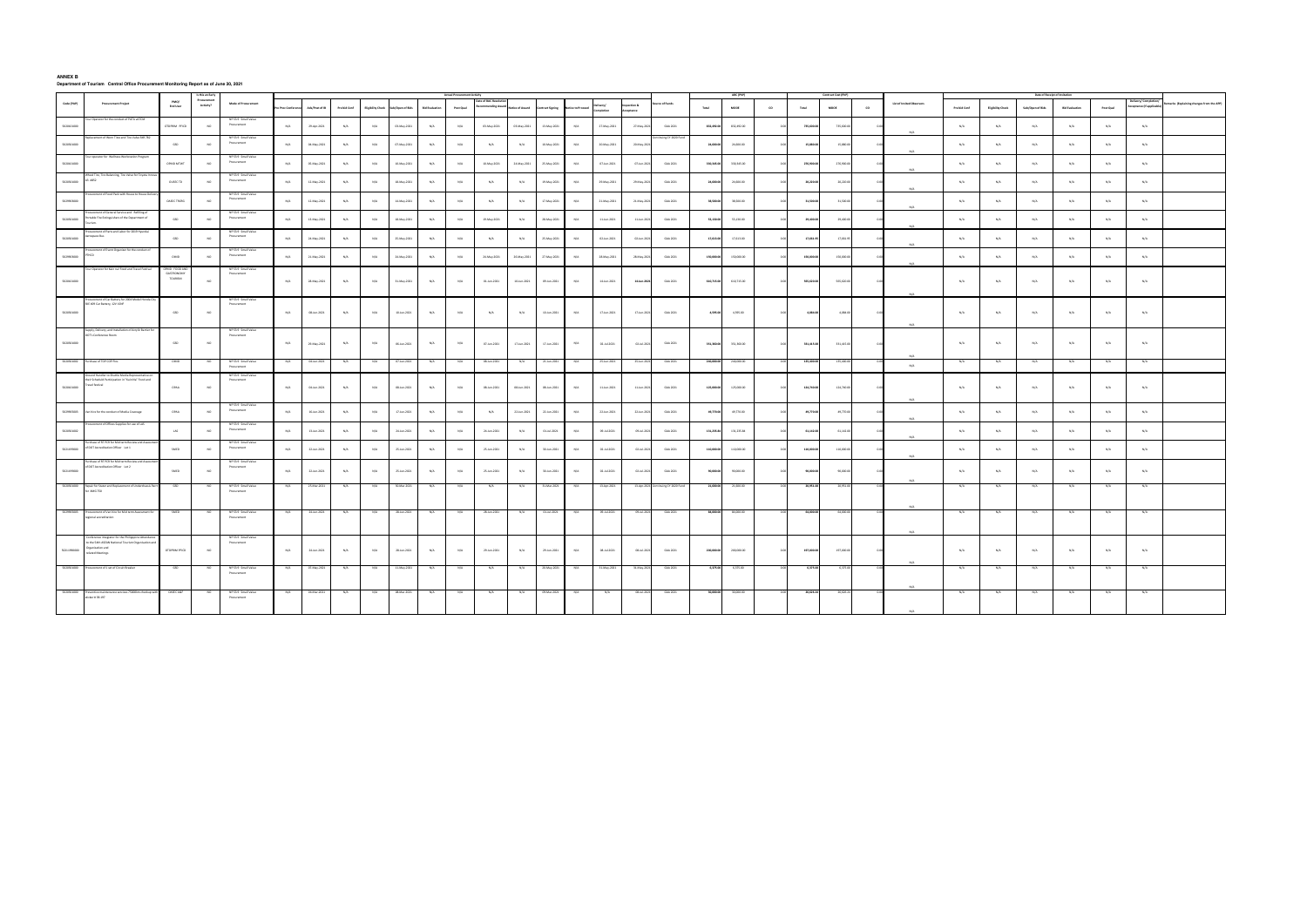|                                 | 5020301000 50K Kilometer check up and change oil for Toyota<br>Innova A3 A852                                                     | OUSEC TD          |                 | NP 53.9 Small Value<br>Procurement |                              |                     |                  |                 |             |             |             |                 |                  |             |        |             |             |                     |                         |                           |                                                                                                                            |            |            |                                  |                                                                                                                          |                 |                 |                  |                        |                  |             |  |
|---------------------------------|-----------------------------------------------------------------------------------------------------------------------------------|-------------------|-----------------|------------------------------------|------------------------------|---------------------|------------------|-----------------|-------------|-------------|-------------|-----------------|------------------|-------------|--------|-------------|-------------|---------------------|-------------------------|---------------------------|----------------------------------------------------------------------------------------------------------------------------|------------|------------|----------------------------------|--------------------------------------------------------------------------------------------------------------------------|-----------------|-----------------|------------------|------------------------|------------------|-------------|--|
|                                 | 50211990000 Procurement of Online Training Provider for TISP Mid<br>term Assessment Workshop                                      | <b>OIMD</b>       | <b>NO</b>       | NP 53.9 Small Value<br>Procurement | N/A                          | 16-May-2021         | N/A              | N/A             | 19-May-2021 | N/A         | N/A         | 19-May-2021     | N/A              | N/A         | N/A    | 23-Jun-202  | 23-Jun-202  | GAA 2021            | 709,600.00              | 709,600.00                |                                                                                                                            | 481,600.00 | 481,600.00 |                                  |                                                                                                                          | N/A             | N/A             | N/A              | N/A                    | N/A              |             |  |
|                                 | 50211990000 Procurement of Training Provider for Language Speakin<br>for German, French and Russian                               | OPMD              |                 | NP 53.9 Small Value<br>Procurement |                              | 01-Jun-2021         |                  | N/A             | 17-Jun-2021 |             |             |                 |                  |             |        |             | 01-Jun-20   | GAA 2021            | 900,000.0               | 900,000.00                |                                                                                                                            | 891,000.00 | 891,000.0  |                                  | N/A                                                                                                                      | N/A             |                 |                  |                        |                  |             |  |
|                                 | 5029902000 Procurement of IEC Materials for Tourguide and<br>PTGQULLEX Accreditation Code Handbook                                |                   |                 | NP 53.9 Small Value<br>Procurement |                              | 15-Jun-2021         | N/A              | N/A             | 18-Jun-2021 |             | N/A         | 21-Jun-2021     | N/A              | 06-Jul-202  | N/A    | N/A         | N/A         | GAA 2021            | 255,000.00              | 255,000.00                |                                                                                                                            | 90,100.00  | 90,100.00  |                                  | N/A                                                                                                                      | N/A             | N/A             | N/A              | N/A                    |                  |             |  |
|                                 | 5020301002<br>Purchase of LED Bulb, 13 watts                                                                                      | OASEC A&F         | NO              | Shopping                           | N/A                          | 19-Feb-2021         | N/A              | N/A             | 23-Feb-2021 | N/A         | N/A         | N/A             | N/A              | 05-Mar-2021 | N/A    | 12-Mar-2021 | 12-Mar-2021 | GAA 2021            | 1,920.00                | 1,920.00                  |                                                                                                                            | 1,790.00   | 1,790.00   |                                  | N/A                                                                                                                      | N/A             | N/A             | N/A              | N/A                    | N/A              | N/A         |  |
| 5020301000                      | Procurement of Disinfectant Fogging Solution, Scented                                                                             |                   | - NO            | Shopping                           | N/A                          | 11-Mar-2021         | N/A              | N/A             | 15-Mar-2021 | N/A         | N/A         | N/A             | 22-Mar-2021      | 22-Mar-2021 | N/A    | 29-Mar-2021 | 29-Mar-2021 | tinuing CY 2020 Fur | 12,500.00               | 12,500.00                 |                                                                                                                            | 10,000.00  | 10,000.00  |                                  | N/A                                                                                                                      | N/A             | N/A             | N/A              | N/A                    | N/A              | N/A         |  |
|                                 | 5020301002 Purchase of Data Folder                                                                                                |                   |                 | Shopping                           |                              | 23-Mar-2021         |                  | N/A             | 25-Mar-2021 |             |             |                 |                  | 26-Mar-2021 | N/A    | 03-Apr-2021 | 03-Apr-2021 | inuing CY 2020 Fu   | 7,200.00                | 7,200.00                  |                                                                                                                            | 6,800.00   | 6,800.0    |                                  | N/A                                                                                                                      |                 |                 |                  |                        |                  |             |  |
| 5020301000                      | Repair for Cartire, wheel weights/tire valves and car<br>battery for Toyota Innova with conduction # A2 W612                      | OASEC TRCRG       | NO              | Shopping                           | N/A                          | 01-Mar-2021         | N/A              | N/A             | 03-Mar-2021 | N/A         | N/A         | N/A             | N/A              | 05-Mar-2021 | N/A    | 12-Mar-2021 | 12-Mar-2021 | GAA 2021            | 32,000.00               | 32,000.00                 |                                                                                                                            | 28,181.00  | 28,181.00  |                                  | M/A                                                                                                                      | N/A             | N/A             | N/A              | N/A                    | N/A              | N/A         |  |
| 5020301000                      | Purchase of 12 Volts supplementary battery 6211 Toyo<br><b>Hybrid Prius</b>                                                       | GSD               |                 | Shopping                           | N/A                          | 01-Mar-2021         | N/A              | N/A             | 03-Mar-2021 | N/A         | N/A         | N/A             | N/A              | 05-Mar-2021 | N/A    | 12-Mar-2021 | 12-Mar-2021 | DOE TRUST FUND      | 7,000.00                | 7,000.00                  |                                                                                                                            | 6,600.00   | 6,600.00   |                                  | N/A                                                                                                                      | N/A             | N/A             | N/A              | N/A                    | N/A              |             |  |
|                                 | 5020301000 Purchase of 6pcs. Car Battery for the various assigned<br>vehicles                                                     |                   |                 | Shopping                           |                              | 09-Mar-2021         |                  | N/A             | 11-Mar-2021 |             |             |                 | 12-Mar-2021      | 12-Mar-202  |        | 19-Mar-202  | 19-Mar-2021 | Intinuing CY 2020 F | 42,000.00               | 42,000.00                 |                                                                                                                            | 39,090.00  | 39,090.0   |                                  |                                                                                                                          | N/A             | N/A             |                  |                        |                  |             |  |
|                                 | 5021199000 Purchase of Face Mask                                                                                                  | GSD               | <b>NO</b>       | Shopping                           | N/A                          | 05-May-2021         | N/A              | N/A             | 07-May-2021 | N/A         | N/A         | N/A             | N/A              | 07-May-2021 | N/A    | 14-May-2021 | 14-May-2021 | GAA 2021            | 24,000.00               | 24,000.00                 |                                                                                                                            | 23,600.00  | 23,600.00  |                                  | N/A<br>$N/\Delta$                                                                                                        | N/A             | N/A             | N/A              | N/A                    | N/A              | N/A         |  |
| 5020301000                      | lacement of Car Battery for Toyota Innova A2E9:                                                                                   | OUSEC TRCRG       | NO              | Shopping                           | N/A                          | 28-May-2021         | N/A              | N/A             | 31-May-2021 | N/A         | N/A         | N/A             | N/A              | 14-Jun-2021 | N/A    | 21-Jun-2021 | 21-Jun-2021 | GAA 2021            | 8,500.00                | 8,500.00                  |                                                                                                                            | 8,209.00   | 8,209.00   |                                  | $N/\Delta$                                                                                                               | N/A             | N/A             | N/A              | N/A                    | N/A              | N/A         |  |
|                                 |                                                                                                                                   |                   |                 |                                    |                              |                     |                  |                 |             |             |             |                 |                  |             |        |             |             |                     |                         |                           | <b>Total Alloted Budget of Procurement Activities:</b><br><b>Total Contract Price of Procurement Actitvites Conducted:</b> |            |            | 152,970,175.21<br>149,348,539.46 |                                                                                                                          |                 |                 |                  |                        |                  |             |  |
|                                 |                                                                                                                                   |                   |                 |                                    |                              |                     |                  |                 |             |             |             |                 |                  |             |        |             |             |                     |                         |                           | <b>Total Savings (Total Alloted Budget - Total Contract Price):</b>                                                        |            |            | 3,621,635.75                     |                                                                                                                          |                 |                 |                  |                        |                  |             |  |
| ON-GOING PROCUREMENT ACTIVITIES | Consulting Services of a Local Media Planning, Buying                                                                             |                   |                 |                                    |                              |                     |                  |                 |             |             |             |                 |                  |             |        |             |             |                     |                         |                           |                                                                                                                            |            |            |                                  | sparency Seal and Accountabilty                                                                                          |                 |                 |                  |                        |                  |             |  |
| 5021103000                      | and Placement Agency for the Department of Tourism -<br>LOT 1<br>Consulting Services of a Local Media Planning, Buying            | BRANDING          | NO <sub>1</sub> | Competitive Bidding                | 28-Apr-2021                  | 03-May-2021         | 28-May-2021      | 10-May-2021     | 10-Jun-2021 | 16-Jun-2021 | 28-Jun-2021 |                 |                  |             |        |             |             | GAA 2021            | 65,200,000.00           | 65,200,000.00             |                                                                                                                            |            |            |                                  | 0.00 Network   Philippine Chamber of Commer<br>and Industry<br>nsparency Seal and Accountabilty                          | 24-May-2021     | 05-May-2021     | 03-Jun-2021      | 03-Jun-2021            |                  |             |  |
| 5021103000                      | and Placement Agency for the Department of Tourism<br>LOT 2 - 2nd Posting                                                         | BRANDING          | NO              | Competitive Bidding                | N/A                          | 25-Jun-2021         |                  | 05-Jul-2021     | 05-Jul-2021 |             |             |                 |                  |             |        |             |             | GAA 2021            | 140,000,000.00          | 140,000,000.00            |                                                                                                                            |            |            |                                  | Network   Philippine Chamber of Commo<br>and Industry                                                                    |                 | 01-Jul-2021     | 01-Jul-2021      |                        |                  |             |  |
| 5021103000                      | ocurement of Tourism Destination Marketing<br>Company for Thailand CY 2021                                                        | OPMD-THAILAND     | NO              | Competitive Bidding                | 07-May-2021                  | 12-May-2021         | $\sim$ 100 $\mu$ | 19-May-2021     |             |             |             |                 |                  |             |        |             |             | GAA 2021            | 2,550,000.00            | 2,550,000.00              |                                                                                                                            |            |            |                                  | ansparency Seal and Accountabilty<br>Network   Philippine Chamber of Comme<br>and Industry                               | $\sim 10^{-11}$ | 13-May-2021     | 13-May-2021      |                        |                  |             |  |
| 50211030 00                     | Procurement of Consulting Services for Air Travel and<br>Tourism Data and Analytics                                               | OPMD-ROUTES       | <b>NO</b>       | Competitive Bidding                | 28-May-2021                  | 01-Jun-2021         | 02-Jun-2021      | 15-Jun-2021     |             |             |             |                 |                  |             |        |             |             | GAA 2021            | 4,500,000.00            | 4,500,000.00              |                                                                                                                            |            |            |                                  | ommission on Audit   Transparency Se<br>and Accountabilty Network   Philippine<br>0.00 Chamber of Commerce and Industry  | 01-Jun-2021     | 02-Jun-2021     | 15-Jun-2021      |                        |                  |             |  |
| 50211030.00                     | Consulting Services for THe DOT's Advocacy Programs<br>and Campaign - 2nd Posting                                                 | BRANDING          | NO <sub>1</sub> | Competitive Bidding                |                              |                     | 09-Jul-2021      | 23-Jun-2021     | 22-Jul-2021 |             |             |                 |                  |             |        |             |             | GAA 2021            | 15,500,000.00           | 15.500.000.00             |                                                                                                                            |            |            |                                  | ransparency Seal and Accountabilty<br>Network   Philippine Chamber of Comme<br>and Industry                              |                 |                 | 09-Jul-2021      | 23-Jun-2021            | 22-Jul-2021      |             |  |
|                                 | Consulting Service for Voluntourism Research                                                                                      |                   |                 | Competitive Bidding                | 08-Jun-2021                  | 28-Jun-202          |                  | 05-Jul-2021     | 05-Jul-202  |             |             |                 |                  |             |        |             |             | GAA 2021            | 4,000,000.00            | 4,000,000.0               |                                                                                                                            |            |            |                                  | ansparency Seal and Accountabilty<br>Network   Philippine Chamber of Comme<br>and Industry                               | 08-Jun-2021     | 28-Jun-2021     |                  | 01-Jul-2021            | 01-Jul-202       |             |  |
| 50211030 00                     | Consulting service for the Thai Language Learning<br>Program                                                                      | OPMD-<br>THAILAND |                 | Competitive Bidding                | 29-Jun-2021                  |                     |                  |                 |             |             |             |                 |                  |             |        |             |             | GAA 2021            | 1,530,000.00            | 1,530,000.00              |                                                                                                                            |            |            |                                  | ransparency Seal and Accountabilty<br>Network   Philippine Chamber of Commo<br>and Industry                              | 29-Jun-2021     |                 |                  |                        |                  |             |  |
|                                 | ulting Service for Dive Philippine Media                                                                                          | OPMD-DIVE         |                 |                                    |                              |                     |                  |                 |             |             |             |                 |                  |             |        |             |             | GAA 2021            | 4.785.500.0             | 4.785.500.00              |                                                                                                                            |            |            |                                  | sparency Seal and Accountabilty<br>Network   Philippine Chamber of Comme<br>and Industry                                 |                 |                 |                  |                        |                  |             |  |
| 50211030.00                     | Consulting Services for the Int<br>to Promote Philippines as a Safe and Ideal Destination<br>for Travel Post-Lockdown             | BRANDING          | <b>MO</b>       | Competitive Bidding                | 22-Jun-2021                  | 25-Jun-2021         |                  | 05-Jul-2021     |             |             |             |                 |                  |             |        |             |             | GAA 2021            | 30,000,000.00           | 30,000,000.00             |                                                                                                                            |            |            |                                  | sparency Seal and Accountabili<br>Network   Philippine Chamber of Commer<br>and Industry                                 | 22-Jun-2021     | 25-Jun-2021     |                  | 05-Jul-2021            |                  |             |  |
| 50211030.00<br>50211030 00      | rocurement of Tourism Destination Marketing<br>Company for Vietnam 2021 - 2nd Posting                                             |                   |                 | NP-53.1 Two Failed Biddings        |                              |                     |                  |                 |             |             |             |                 |                  |             |        |             |             | GAA 2021            |                         |                           |                                                                                                                            |            |            |                                  | Insparency Seal and Accountabilty<br>Network   Philippine Chamber of Comme<br>and Industry                               |                 |                 |                  |                        |                  |             |  |
|                                 | Consulting Service for Formulation of the Nat<br>50211030.00 Tourism Development Plan 2023 - 2028                                 | OTDPRIM-TDPD      | NO              | Competitive Bidding                |                              | 25-Jun-2021         |                  |                 | 29-Jun-2021 |             |             |                 |                  |             |        |             |             | GAA 2021            | 1,875,000<br>300,000.00 | 1.875,000.0<br>300,000.00 |                                                                                                                            |            |            |                                  | mmission on Audit  <br>0.00 Transparency Seal and Accountability<br>Network   Philippine Chamber of                      |                 | 25-Jun-2021     |                  |                        | 29-Jun-2021      |             |  |
| $\overline{\phantom{0}}$        | 50211990000 Event Management for Thailand Dive Expo (TDEX)                                                                        | OPMD - DIVE       | <b>NO</b>       | Competitive Bidding                |                              | 25-Jun-2021         | 02-Jul-2021      |                 | 15-Jul-2021 |             |             |                 |                  |             |        |             |             | GAA 2021            | 1,203,400.00            | 1,203,400.00              |                                                                                                                            | 0.00       | 0.00       |                                  | 0.00 Transparency Seal and Accountabilty<br>Network   Philippine Chamber of                                              |                 | 25-Jun-2021     | 02-Jul-2021      |                        | 15-Jul-2021      |             |  |
| Ξ<br>5021103000<br>i<br>L       | curement of Consulting services for the DOT's<br>Sustainable Tourism Campaign -2nd posting                                        | BRANDING          | $_{\rm NO}$     | Competitive Bidding                |                              | 25-Jun-2021         |                  | 05-Jul-2021     |             |             |             |                 |                  |             |        |             |             | GAA 2021            | 20,000,000.00           | 20,000,000.0              |                                                                                                                            |            |            |                                  | mmission on Audit  <br>Transparency Seal and Accountabilty<br>Network   Philippine Chamber of                            |                 | 25-Jun-2021     |                  | 05-Jul-2021            |                  |             |  |
| 5021103000                      | rocurement of Consulting Services for the Tourism<br>Website Enhancement, Development and Mainten                                 | BRANDING          | NO              | Competitive Bidding                | $14\cdot\text{May}\cdot2021$ | 16-Jun-2021         | 09-Jul-2021      | 23-Jun-2021     |             | 22-Jul-2021 |             |                 |                  |             |        |             |             | GAA 2021            | 20,000,000.00           | 20,000,000.00             |                                                                                                                            |            |            |                                  | Commission on Audit  <br>1.00 Transparency Seal and Accountability<br>etwork   Philippine Chamber of                     | 14-May-2021     | 16-Jun-2021     | 09-Jul-2021      | 23-Jun-2021            |                  | 22-Jul-2021 |  |
| 5021103000                      | Consulting Service for Design and Development of<br>Learning Management System                                                    | <b>OIMD</b>       | NO              | Competitive Bidding                | 29-Jun-2021                  | <b>State Street</b> | <b>Contract</b>  | <b>Contract</b> |             | $\sim$      |             | <b>Contract</b> | $\sim$           |             | $\sim$ |             |             | GAA 2021            | 5,000,000.00            | 5,000,000.00              |                                                                                                                            | 0.00       | 0.00       |                                  | Commission on Audit   Transparency Se<br>and Accountabilty Network   Philippine<br>0.00 Chamber of Commerce and Industry | 29-Jun-2021     | <b>Contract</b> | $\sim$ 100 $\mu$ | <b>Contract</b>        | $\sim$ 100 $\pm$ |             |  |
| ┍<br>5021103000                 | farket Research and Marketing Consulting Firm - Th<br>Philippine Dental and Wellness Tourism Roadmap                              | OPMD - MTWT       | NO              | Competitive Bidding                | 08-Jun-2021                  | 30-Jun-2021         |                  | 07-Jul-2021     |             |             |             |                 |                  |             |        |             |             | GAA 2021            | 3,942,400.00            | 3,942,400.00              |                                                                                                                            |            |            |                                  | nmission on Audit   Transparenc<br>and Accountabilty Network   Philippine<br>0.00 Chamber of Commerce and Industry       | 08-Jun-2021     | 30-Jun-2021     |                  | 07-Jul-2021            | $\sim$           |             |  |
|                                 | Procurement of service provider for the<br>lease of Multi-Function and Energy Efficient Network<br>rinters and Copying Machines - | GSD               | NO              | Competitive Bidding                | 19-May-2021                  | 21-May-2021         | 28-May-2021      | 21-Jun-2021     | 21-Jun-2021 | 22-Jun-2021 | 23-Jun-2021 | 25-Jun-2021     |                  |             |        |             |             | GAA 2021            | 4,799,025.00            | 4,799,025.00              |                                                                                                                            |            |            |                                  | <b>Transparency Seal and Accountabilty</b><br>0.00 Network   Philippine Chamber of Commo                                 | 19-May-2021     | 21-May-2021     | 28-May-2021      | 21-Jun-2021            |                  |             |  |
| 5020101000                      | Ground Handling for Dive Master Trainign Program                                                                                  | OPMD-PMED         | NO              | Competitive Bidding                | 14-Jul-2021                  |                     | $\sim$           |                 |             |             |             | $\sim$          |                  |             |        |             |             | GAA 2021            | 3,000,000.00            | 3,000,000.00              |                                                                                                                            | 0.00       | 0.00       |                                  | nmission on Audit   Transparency:<br>and Accountabilty Network   Philippine<br>0.00 Chamber of Commerce and Industry     |                 | $\sim 10^{-11}$ |                  | $\sim$                 | $\sim$           |             |  |
| 5020301000                      | Procurement of DOT Acrreditation Certificates                                                                                     | SDD               | <b>NO</b>       | Competitive Bidding                |                              | $\sim$              | <b>Contract</b>  | $\sim$          |             |             |             | <b>Contract</b> | $\sim$ 100 $\mu$ |             | $\sim$ |             |             | GAA 2021            | 1,267,250.00            | 1,267,250.00              |                                                                                                                            | 0.00       |            |                                  | ommission on Audit   Transparency Se<br>and Accountabilty Network   Philippine<br>Chamber of Commerce and<br>dustry      |                 | <b>Contract</b> |                  | $\sim$                 | $\sim$           |             |  |
| 5020301000<br>-                 | Procurement of DOT Accreditation Sticker                                                                                          | SDD               | NO              | Competitive Bidding                |                              | $\sim$              |                  | $\sim$          |             |             |             | $\sim$          | $\sim$ 10 $\pm$  |             | $\sim$ |             |             | GAA 2021            | 2,456,015.00            | 2,456,015.00              |                                                                                                                            | 0.00       |            |                                  | nmission on Audit   Transparency S<br>and Accountabilty Network   Philippine<br>0.00 Chamber of Commerce and Industry    |                 | <b>Contract</b> |                  | $\sim$<br>$\mathbf{r}$ | $\sim$ 100 $\pm$ |             |  |